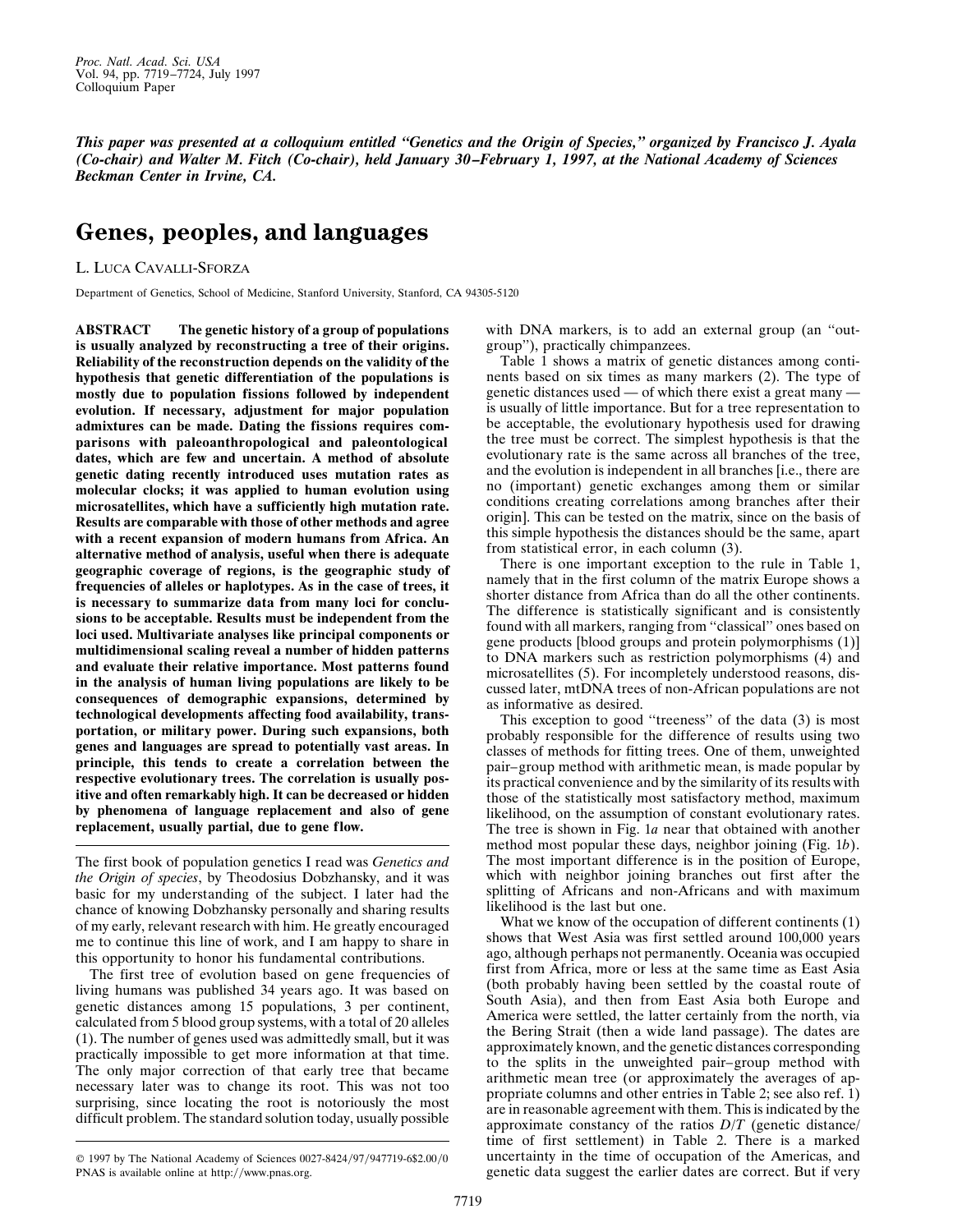Table 1. Genetic distances among major continents or continental areas, based on 120 classical polymorphisms

|           | Africa | Oceania | East Asia | Europe |
|-----------|--------|---------|-----------|--------|
| Oceania   | 24.7   |         |           |        |
| East Asia | 20.6   | 10.0    |           |        |
| Europe    | 16.6   | 13.5    | 9.7       |        |
| America   | 22.6   | 14.6    | 8.9       | 9.5    |

Information for this table was adapted from refs. 1 and 2.

small groups of people were responsible for the initial settlement, as suggested also by other considerations, genetic drift may have been especially strong and the time of settlement, calculated from genetic distances, will be in excess.

One reasonable hypothesis is that the genetic distance between Asia and Africa is shorter than that between Africa and the other continents in Table 1 because both Africans and Asians contributed to the settlement of Europe, which began about 40,000 years ago. It seems very reasonable to assume that both continents nearest to Europe contributed to its settlement, even if perhaps at different times and maybe repeatedly. It is reassuring that the analysis of other markers also consistently gives the same results in this case. Moreover, a specific evolutionary model tested, i.e., that Europe is formed by contributions from Asia and Africa, fits the distance matrix perfectly (6). In this simplified model, the migrations postulated to have populated Europe are estimated to have occurred at an early date (30,000 years ago), but it is impossible to distinguish, on the basis of these data, this model from that of several migrations at different times. The overall contributions from Asia and Africa were estimated to be around two-thirds and one-third, respectively. Simulations have shown



FIG. 1. (*a*) Tree derived from data in Table 1 by unweighted pair–group method with arithmetic mean. (*b*) Tree from same data by neighbor joining. Note the difference in the location of the branch leading to Europe.

Table 2. Genetic distances averaged from Table 1 corresponding to the nodes of the tree of Fig. 1*a* and therefore to the settlement of continents from Africa, and the probable time of occurrence of these settlements on the basis of archeological data

|      | т         | D/T           |
|------|-----------|---------------|
| 21.1 | 100       | 0.21          |
| 12.9 | 55        | 0.23          |
| 9.6  | 40        | 0.24          |
| 8.9  | $15 - 40$ | $0.59 - 0.22$ |
|      |           |               |

The ratio D/T is expected to be constant if evolutionary rates are constant. D, genetic distance; T, time in thousands of years past.

(7) that this hypothesis explains quite well the discrepancy between trees obtained by maximum likelihood and neighbor joining.

#### **Genetic Dating of Population Separations**

All molecular dating methods used thus far depend on the use of dates from paleontology, and the above results are no exception. These dates are unfortunately subject to modification as new results accumulate. Moreover, the statistical error affecting the dates calculated on the basis of available genetic results is high. One of the first dates given for the first branching in the evolution of modern humans, the separation of Africans and non-Africans, was first estimated by mtDNA at 190,000 years with a large error interval, not well ascertained statistically (8). The result was heavily criticized (e.g., ref. 9). This ball park estimate, however, was confirmed by an independent, more detailed assessment (143,000  $\pm$  18,000) based on the full sequencing of the mtDNA of three individuals (10).

It should be noted that estimates such as those obtained with mtDNA, based on the first time of occurrence of mutations, are in excess by an unknown amount with respect to the time of division of populations, e.g., of separation from the mother colony of a party of migrants (11). The difference is difficult to estimate, especially in the absence of knowledge of the migration pattern at the time of early colonization of continents.

An alternative method does not depend on external reference times. Provided that the mutation rate of genes is known, it is possible to estimate the time of separation of two populations given the total genetic difference accumulated between them. This is especially easy for microsatellites, because the square of the average difference in number of repeats between two populations is equal to twice the mutation rate times the time of separation of the populations (with generation as a time unit). If the populations are at equilibrium for drift, the result is independent of drift (12). The squaring of the difference of the number of repeats is easily understood, considering that the model used assumes a random walk at a constant rate, with an equally probable increase or decrease of one repeat at every mutation. In a random walk, the average displacement is proportional to the square root of time. The mutation rate for dinucleotide microsatellites *in vivo* has been estimated at 1/2,000 (12), and therefore with a generation time of around 25 years there is one mutation in each branch every 50,000 years. Higher mutation rates might be even more satisfactory for generating accurate estimates.

The microsatellite mutation rate method might need correction if mutation rates are sensitive to environmental conditions, if some mutations were responsible for the increase of more than one repeat at a time, if the mutation process were not symmetric, and in other ways. Research is ongoing to test the effect of these conditions.

The method could be employed also for single nucleotide polymorphisms, but only if their mutation rate was much higher than is ordinarily the case. If might be sufficiently high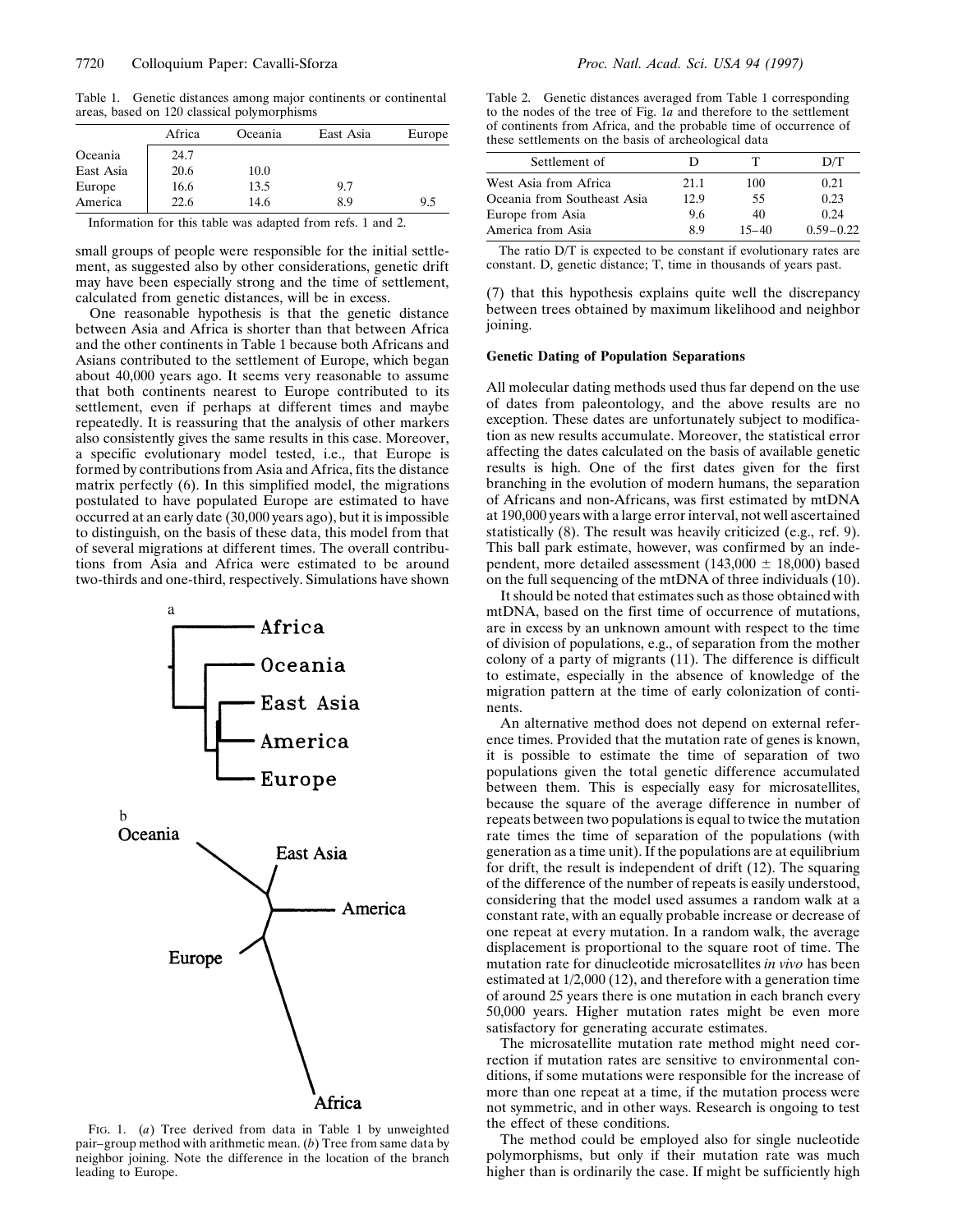in the case of some fingerprints with an extremely high number of alleles.

The first estimate gave a separation time of the first migrants out of Africa of 146,000 years ago, very close to the date obtained with the mtDNA full sequence. This was based on results with 30 microsatellites (5). More recent results (L. Jin, unpublished work) with 100 microsatellites gave an earlier date. The accuracy of mutation rate estimates and the full understanding of the mutation process will be essential for completely satisfactory accuracy of the dates obtained by this method. More work will be necessary to validate these results, but the ''absolute'' nature of the dating method is a basic advantage. It is reassuring that the dates of settlement of the various continents thus obtained tend to agree with predictions based on archaeological observations (12).

### **Geographic Versus Historic Analysis**

Tree analysis is an attempt at reconstructing history of population movements and separations. Its success depends on the choice of populations and markers. In principle, populations of approximately similar size are better suited to analysis. It is essential that the number of markers be large and that results be independent of the markers used. Even under best conditions, however, tree analysis cannot go very far in understanding the genetic factors behind the evolutionary processes.

A geographic approach is an important alternative. When applied to a single gene or allele, it favors the study of the places of origin of mutations, the possibility of their repeated occurrence, and the nature of the selective factors involved in their spread, if any. But drift and migration can be best traced by the joint study of many genes, and the shape of trees is mostly directed by these two evolutionary factors. A method that proved especially useful is a geographic study by principal components (PCs) or related techniques (1, 13). It partitions the total variation into independent, additive components, ordered by their relative importance in determining the total variation observed. As for trees, many genes are necessary, and observations must be spread as regularly as possible over the area being analyzed; as for trees, the best check of the validity of the conclusions is their independence from the markers employed: that is, their reproducibility with different sets of markers.

Applications to the various continents have detected many different hidden patterns, each of which seems to have a precise historical or prehistorical explanation. Thus, in Europe, the most important hidden pattern (the first PC) has an extremely high correlation with the history of the spread of agriculture from the Middle East in the period 10,000–6,000 years B.P. (Fig. 2). Other lesser hidden patterns include: a migration to the north, probably across the northern Urals, of a population speaking a Uralic family language currently still spoken in Europe by Lapps, Finns, Hungarians, and some other populations; a migration from the region below the Urals and above the Caucasus to most of Europe, which was hypothesized by two different archaeologists to have carried Indo-European languages to Europe; the Greek expansion of the first millennium B.C. and earlier; the Basque speaking region in the western part of the Pyrenees. In general, this analysis has detected in almost every major region a variety of demic expansions, almost always due to some important technological development favoring the generation of new or more food, or improving transportation, or political power (14).

It is of particular interest that, whereas all autosomal variation is in agreement with the spread of people from the Middle East toward Europe (and also in other directions), an analysis of the mtDNA variation has shown an essentially flat genetic surface, with a minor ripple in the Basque region (15). By contrast, two Y chromosome alleles showing great variation

in Europe have a geographic distribution in excellent agreement with the autosomal data (16). These observations have two possible, noncompeting explanations. It is already clear from other data that the Y chromosome variation shows geographic clustering much higher than mtDNA and probably higher than autosomes (17–19), so that the geographic distribution of Y chromosome variants is more highly focussed. This indicates that males are genetically less mobile than females, probably because at marriage they migrate a shorter distance on average than females. There are anthropological observations that marriage is mostly patrilocal or virilocal, also among hunter/gatherers and in addition, there is female "hypergamy,'' i.e., females can marry into higher social classes, usually those of conquerors, where they enjoy a higher fertility. Another explanation is that, for reasons mostly not understood, variation among non-African populations for mtDNA is much lower than for African populations. Heteroplasmy of mtDNA might perhaps be high enough that mutants show a conspicuous segregation lag, so that all populations that expanded from Africa have not had the time to segregate most of the new mutants originated after their migration from Africa. Moreover, Europe has a genetic variation in general about three times less than that of other continents (1). All of these reasons make mtDNA variation in Europe especially small and practically undetectable in the conditions in which it was tested by Richards *et al*. (15). They may also contribute to the poor discrimination among all or most non-African populations observed in mtDNA trees (20).

#### **Genetic and Linguistic Evolution**

A tree of 42 world populations was reconstructed on the basis of some 110 genetic polymorphisms and compared with the incomplete, but nevertheless remarkable, knowledge of the similarities between the languages spoken by the corresponding aboriginal populations (21). The linguistic classification used was largely derived from work by Greenberg and published by Ruhlen (22). Sixteen linguistic families were mapped. The correspondence between the genetic tree and the linguistic tree was remarkable, even if five disagreements were noted. The correlation thus found was statistically significant at a very high probability level with two independent methods (23, 24).

Unfortunately, only the lowest branches of the linguistic tree are known. Many linguists do not accept similarities established between more divergent languages and the trees based on them. Even some of the lower branches and taxa established in ref. 22 are not accepted by some linguists, i.e., Greenberg's three major American families. Differences in methodology account largely for these discrepancies. As discussed by Greenberg (25), distant linguistic relationships need special approaches.

Fig. 3 shows the comparison of the genetic and the linguistic trees (21). We observed the following regularities:

(*i*) There are fewer families in the linguistic tree than there are populations in the genetic tree and, therefore, there is on average more than one genetic population per linguistic family. It is usually true that the genetic similarity between populations belonging to the same linguistic family is high, as expressed by their having a common node in the genetic tree, with a low position in the tree hierarchy. This rule is violated only in a few cases in Fig. 3, and we will discuss especially three of them: Lapps, Ethiopians, and Tibetans. Lapps speak a Uralic family language but associate genetically with Indo-European-speaking populations. Ethiopians are genetically African and linguistically Afro-Asiatic, a language family spoken predominantly by Caucasoids. Tibetans are genetically northern Chinese, but linguistically they associate with the southern Chinese, who belong to another genetic node.

It is easy to understand the origin of these exceptions. Lapps probably migrated to northern Europe from a region east of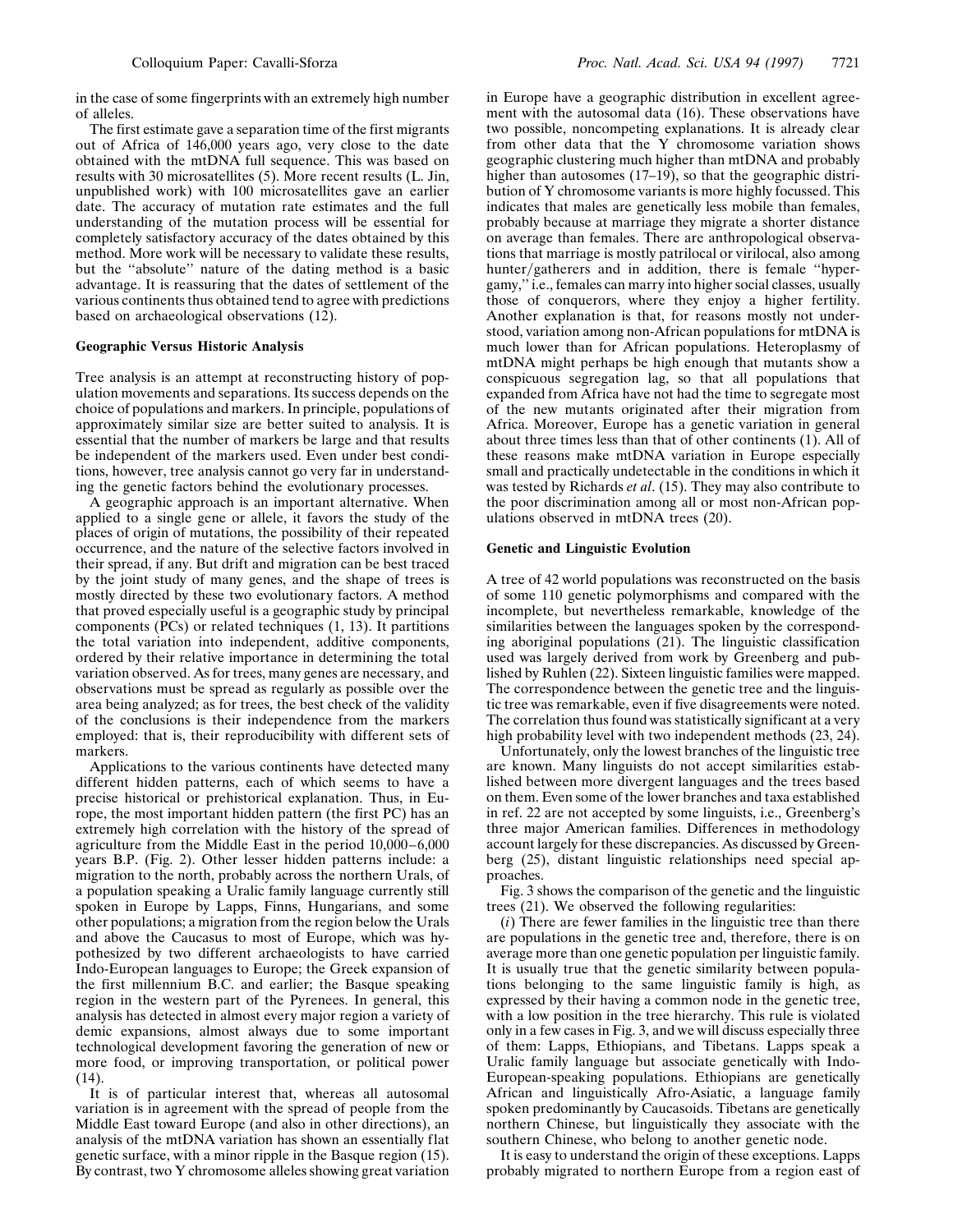



FIG. 3. Coherence between a genetic tree derived from 42 populations with 120 classical polymorphisms (*Left*) and what is known of the linguistic tree (*Right*), including two recently reconstructed superfamilies (shown at the extreme right). (From ref. 23.)

the Urals and spoke local languages, related to those of the Samoyeds. In contact with northern Europeans in northern Scandinavia they hybridized extensively with them. Having now more than 50% European genomes, on average, they associated with other Europeans in the genetic tree, but maintained their original languages(s).

The Ethiopians genotype is more than 50% African. It is difficult to say if they originated in Arabia and are therefore Caucasoids who, like Lapps, had substantial gene flow after they migrated to East Africa, or if they originated in Africa and

FIG. 2. Hidden patterns in the geography of Europe shown by the first five principal components, explaining respectively 28%, 22%, 11%, 7%, and 5% of the total genetic variation for 95 classical polymorphisms (1, 13, 14). The first component is almost superimposable to the archaeological dates of the spread of farming from the Middle East between 10,000 and 6,000 years ago. The second principal component parallels a probable spread of Uralic people and/or languages to the northeast of Europe. The third is very similar to the spread of pastoral nomads (and their successors) who domesticated the horse in the steppe towards the end of the farming expansion, and are believed by some archaeologists and linguists to have spread most Indo-European languages to Europe. The fourth is strongly reminiscent of Greek colonization in the first millennium B.C. The fifth corresponds to the progressive retreat of the boundary of the Basque language. Basques have retained, in addition to their language, believed to be descended from an original language spoken in Europe, some of their original genetic characteristics. (From ref. 1, with permission of Princeton University Press, modified.)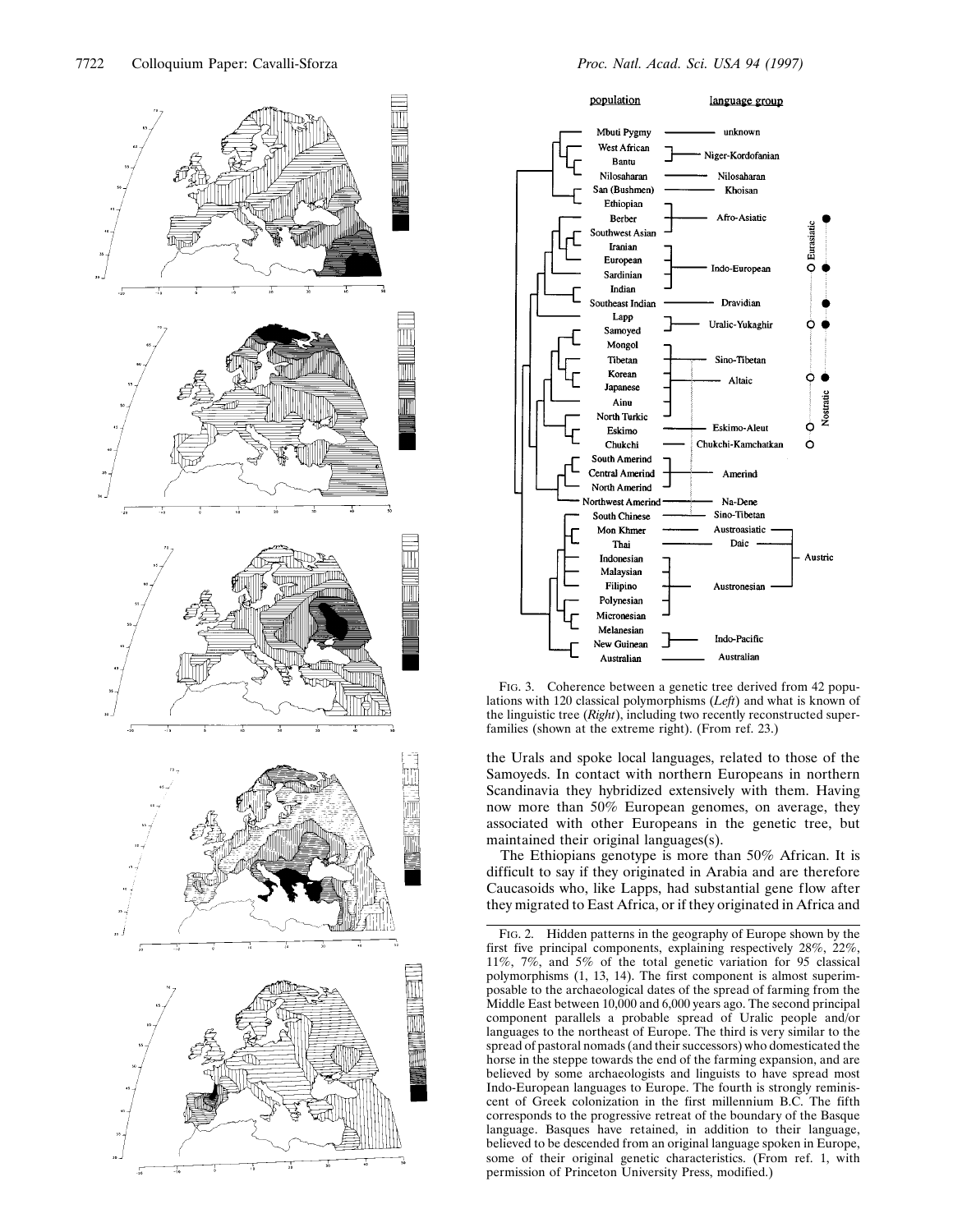had substantial gene flow from Arabia, but not enough to pass the 50% mark. We are not helped by knowledge of the origin of Afro-Asiatic languages, which are by far the most common ones spoken in Ethiopia but are also spoken in North Africa, Arabia, and the Middle East.

It is known from historical records that Tibetans migrated from northern China to Tibet. Genetically they are associated with the northern Chinese (not shown in the tree of Fig. 3), Koreans, and Japanese (shown in the tree), but northern Chinese are genetically distinct from southern Chinese. Almost all Chinese today speak Sino-Tibetan languages, which were imposed on all of China at the time of its unification, beginning 2,200 years ago.

(*ii*) Some linguists have shown that a few of the families given in the tree associate in *superfamilies*, three of which are indicated in Fig. 3, on the right side. Two of them, Nostratic and Eurasiatic, are rather similar, having about one-half of the families forming them in common; their existence has been inferred by different authors who have used very different methods, and it seems reasonable to assume that the two superfamilies will eventually merge into a larger one. Another linguist has added to Nostratic the recently formed Amerind family (22). It is truly remarkable that the union of Nostratic plus Eurasiatic plus Amerind includes practically the whole major cluster of the genetic tree, which collects together Caucasoids, Northern Mongoloids, and Amerinds. Another superfamily present in Ruhlen's classification, Austric, also joins populations that are very similar genetically.

At this point one may want to consider why these results, although superficially astonishing, are not unexpected. There are some common evolutionary factors to both linguistic and genetic evolution that are responsible for the observed congruence, and there are also good reasons for possible exceptions. In the spread of modern humans, many groups underwent splits, the two moieties settling in different areas. When these were sufficiently remote that isolation of the splinters was complete, i.e., there was no later migratory exchange, the moieties underwent inevitably genetic differentiation; they also underwent inevitable linguistic differentiation. There was thus a parallelism established between the history of the two phenomena, and very probably both differentiations tended to increase with the time of separation, although at different rates and with different regularities.

Even if the separation of two or more populations was not complete but there remained enough migration between them to reduce differentiation (genetic and/or linguistic), some divergence both at the genetic and at the linguistic level would certainly occur. We have evidence that both genetic distance and also linguistic distance are highly correlated with geographic distance. An increase of the latter decreases crossmigration and increases the rate of both genetic and linguistic differentiation.

We thus expect both genetic and linguistic processes of differentiation to mirror the same basic historical sequence of events or to follow common geography. But inevitably there are reasons the parallelism cannot be perfect. Exceptions could arise in two different ways: language or gene replacement.

(*i*) *Language Replacement*. Languages can be replaced entirely (or almost). There has not been a systematic study of this important historical phenomenon. Renfrew (26) has hypothesized three possible mechanisms, which can be reduced to two, pooling the second and third of those he proposed. I will use different names from Renfrew's, which seem to me to be easier to understand:

(a) Demic expansions, in which an area is occupied by a population increasing demographically at a relatively fast rate. This mechanism was called by Renfrew ''demographic– subsistence models.'' The area may have been initially uninhabited, as in the earliest migrations to New Guinea, Australia, and the Americas, but in most other circumstances there were earlier settlers who usually spoke a different language. When the later settlers came in large numbers, the earlier ones were sometimes completely suppressed. Tasmania and the Caribbean are such cases. The suppression of Australian aboriginals was only partial, and so was that of American natives, although 95% of the original population of the Americas was killed through disease and war (27). In some other cases early settlers were able to survive without losing their language. Examples are Basques, Lapps, Eskimos, Khoisans. Here the expansions were connected with the development of early agriculture (i.e., for Europe, West Asia, and North Africa, from the Middle East and for Central and South Africa with the Bantu expansion). These prehistoric expansions tied with agriculture were probably more peaceful and usually outnumbered local aborigines, who were hunter/gatherers (some of them still are). Especially if later settlers were in large numbers, they brought their own genes and languages. But in almost all of these cases there was some degree of intermarriage between earlier and later settlers, and in the areas where some kind of this outbreeding occurred, there was likely to develop a discrepancy between language and average genotype.

(b) Subjection of a tribe or nation, by conquest or by economic and social control. This includes Renfrew's ''elite dominance'' and ''power collapse'' (26).

In conquest by people with superior military power or skills there is usually no complete destruction of the subdued nations, but simply their submission and exploitation. After the development of agriculture, the earlier occupants are usually very numerous and retain a high majority after the invasion; genetically, there is then little change, except that the new masters reserve for themselves the positions of power and thus form the new aristocracy. A new strong genetic stratification of social classes is thus generated. The overall gene pool change may be modest, but will depend on two factors: the proportions of demographic contributions to the population of aborigines and newcomers and also on their relative growth rates, which may be unequal. The newcomers, especially if they are few and powerful, are likely to retain for themselves the best resources and have higher growth rates. Hypergamy, sex differential migration as discussed above, will complicate the final picture.

The new masters are likely to impose their language and thus generate a local discrepancy between the genetic and linguistic pictures. This, however, does not always take place. Even the most extensive demic expansions or conquests were not always effective in totally eradicating all of the languages spoken locally. In general, some relic languages survive in some peripheral areas of their original distribution after expansions of people speaking other languages. There are examples in refuge areas that survived the spread of Indo-European languages to Europe (Basque), northern Pakistan (Burushasky), India (Dravidian languages), and the Caucasus (Caucasian languages); interestingly, they may all belong to a family (Eurasian, different from Eurasiatic) that was spread more than 20,000 years ago to the whole area of Europe, Asia, and America. It has been suggested that this superfamily spread to all of Eurasia at the time of the first occupation of Europe, 40,000 years ago (27).

(*ii*) *Gene Replacement*. This can be determined by continued gene flow from neighbors. We have seen examples, e.g., Lapps, Ethiopians. There is one major difference between the two mechanisms: language replacement is mostly an all-or-none phenomenon, at least for a large part of the vocabulary and phonology, and almost without exception for structural rules. Gene replacement instead can be completely gradual. A classic example of gene replacement are Black Americans (not represented in the tree of Fig. 3, which includes only aboriginal people), who notoriously have a lighter skin color than Black Africans, their ancestors. This is especially true in the northern States. Genetic analysis shows that African Americans have on